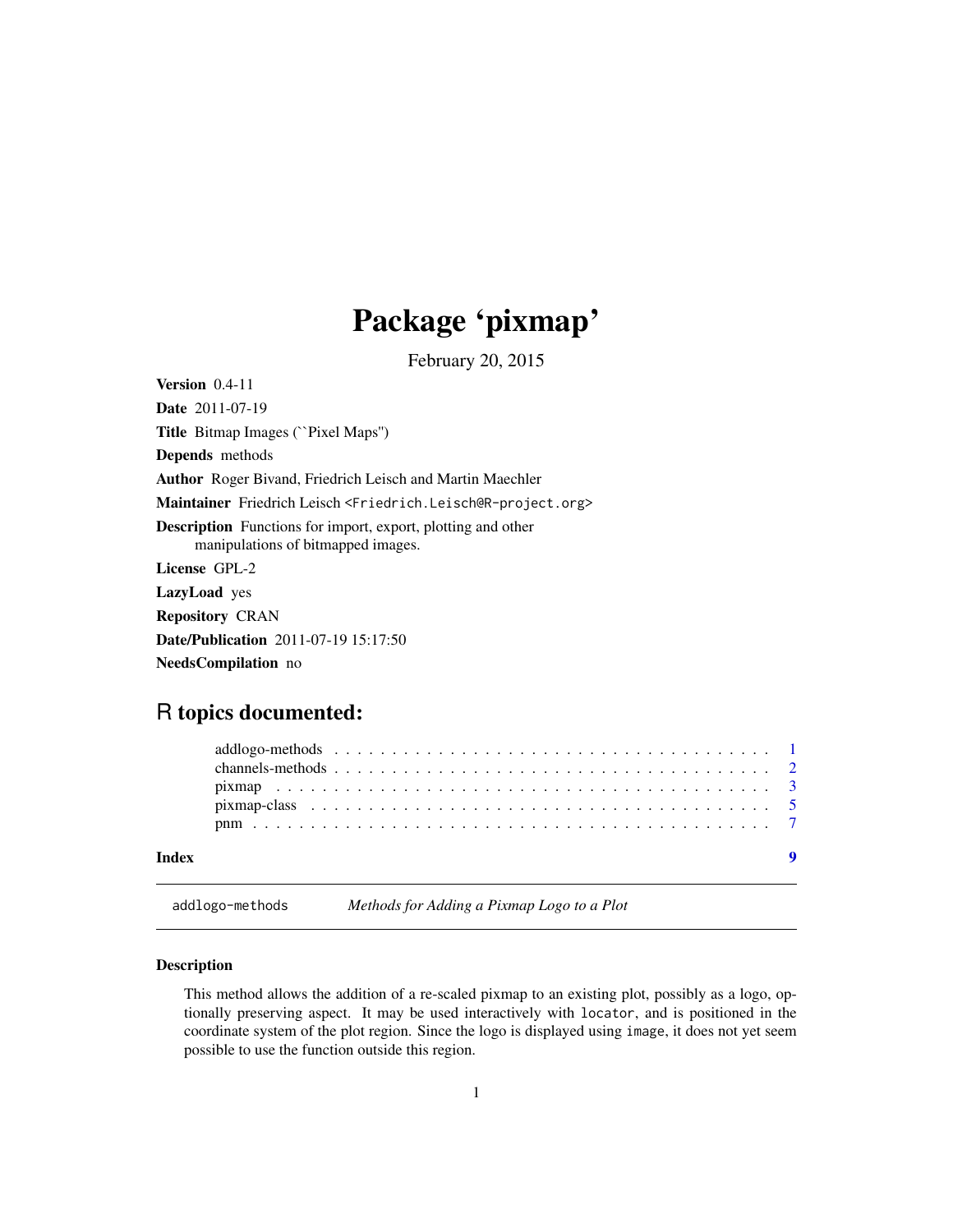#### Usage

```
addlogo(x, \ldots)## S4 method for signature 'pixmap'
addlogo(x, px, py, asp = NULL)
```
#### Arguments

| x         | an object of class pixmap                                                                                                                                                                                                                          |
|-----------|----------------------------------------------------------------------------------------------------------------------------------------------------------------------------------------------------------------------------------------------------|
| рx        | a vector of two x coordinates, or a list with two named elements x and y, such<br>as that returned by locator.                                                                                                                                     |
| рy        | if px is not a list, a vector of two y coordinates                                                                                                                                                                                                 |
| asp       | if omitted or NULL (default), output respects both y coordinates, if a number<br>greater than zero, aspect is preserved in proportion to the difference between x<br>coordinates, multiplied by asp, and only the first y coordinate is respected. |
| $\ddotsc$ | potentially further arguments passed to and from methods.                                                                                                                                                                                          |

#### Value

The same pixmap object with changed bounding box and cell resolution

#### Author(s)

Roger Bivand

#### Examples

```
x <- read.pnm(system.file("pictures/logo.ppm", package="pixmap")[1])
plot(x)
for (i in 1:7)
  addlogo(x, px=c(0, (101/77)*11), py=c((i-1)*11, i*11), asp=1)
```
channels-methods *Methods for Channel Manipulation*

#### Description

Functions for manipulation and extraction of colors from channel-based pixmap formats. Methods for generic addChannels adds the color channels of a colored pixmap and returns a grey version. Methods for generic getChannels return numeric matrices or arrays containing the specified channels.

#### Usage

```
addChannels(object, coef = NULL)
getChannels(object, colors = "all")
```
<span id="page-1-0"></span>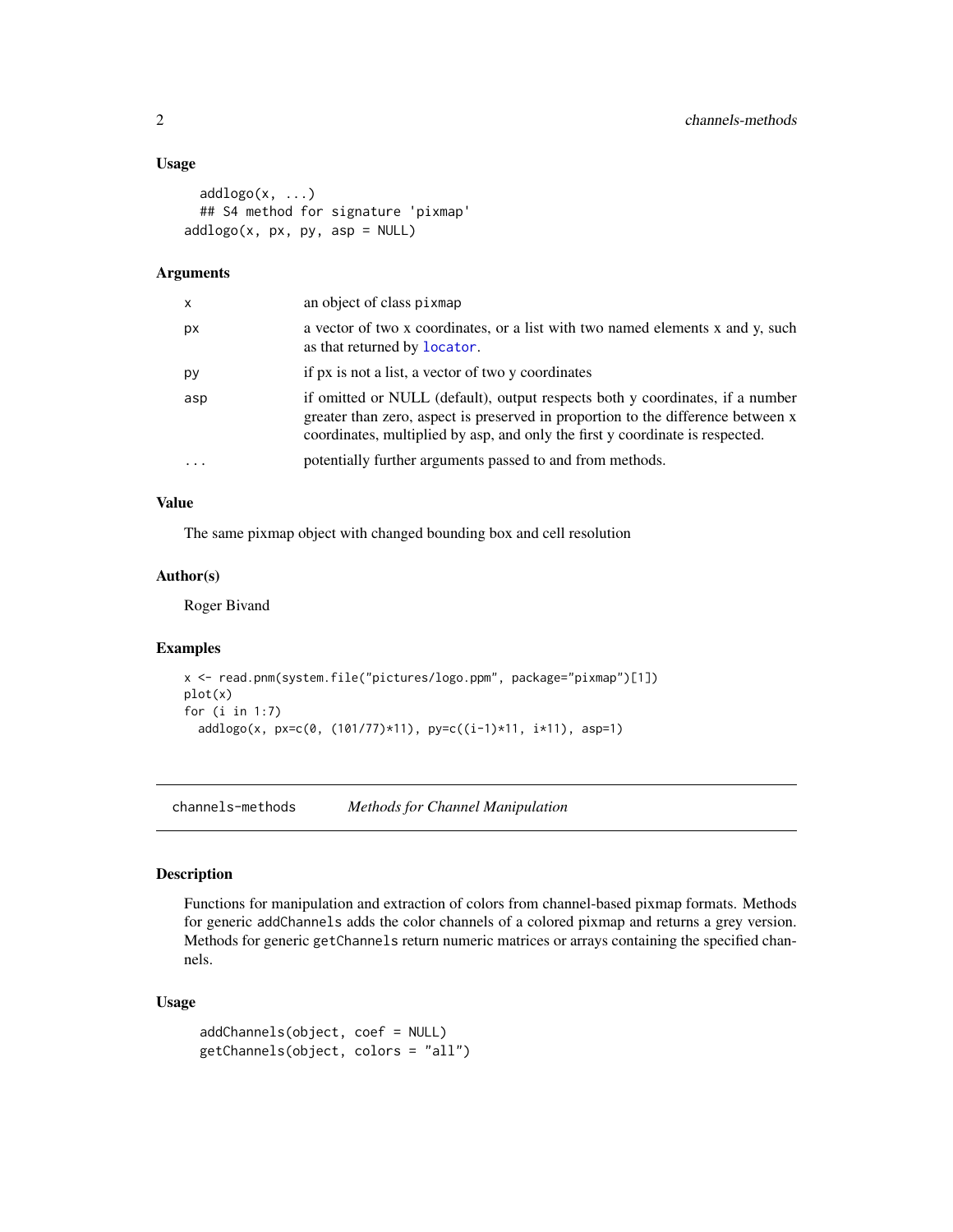#### <span id="page-2-0"></span>pixmap 3

#### Arguments

| object | Object of class "pixmap".                                                                                                                                                                                                                |
|--------|------------------------------------------------------------------------------------------------------------------------------------------------------------------------------------------------------------------------------------------|
| coef   | Coefficients for the color channels, a numeric vercot with as many elements as<br>there are color channels in the pixmap. The default for RGB is $c(0.30, 0.59, 0.11)$ ,<br>which makes a luminance-based conversion from color to grey. |
| colors | Character vector naming the color channels that shall be extracted. The default<br>of "all" returns all channels simultaneously.                                                                                                         |

#### Author(s)

Friedrich Leisch

#### Examples

```
x <- pixmapRGB(rep(1:5, 3), nrow=4)
plot(x)
print(x)
getChannels(x)
getChannels(x, colors=c("red", "green"))
y = addChannels(x)
plot(y)
print(y)
## extract only the red channel
y = addChannels(x, coef=c(1,0,0))plot(y)
```
<span id="page-2-1"></span>pixmap *Pixmap Images*

#### <span id="page-2-2"></span>Description

The family "pixmap" ("pixel maps") of classes provides methods for creating, plotting and converting bitmapped images in three different formats: RGB, grey and indexed pixmaps.

#### Usage

```
pixmap(data=NULL, nrow=dim(data)[1], ncol=dim(data)[2],
       bbox=NULL, bbcent=FALSE, cellres=NULL)
pixmapRGB(data, ...)
pixmapGrey(data, ...)
pixmapIndexed(data, col, ...)
```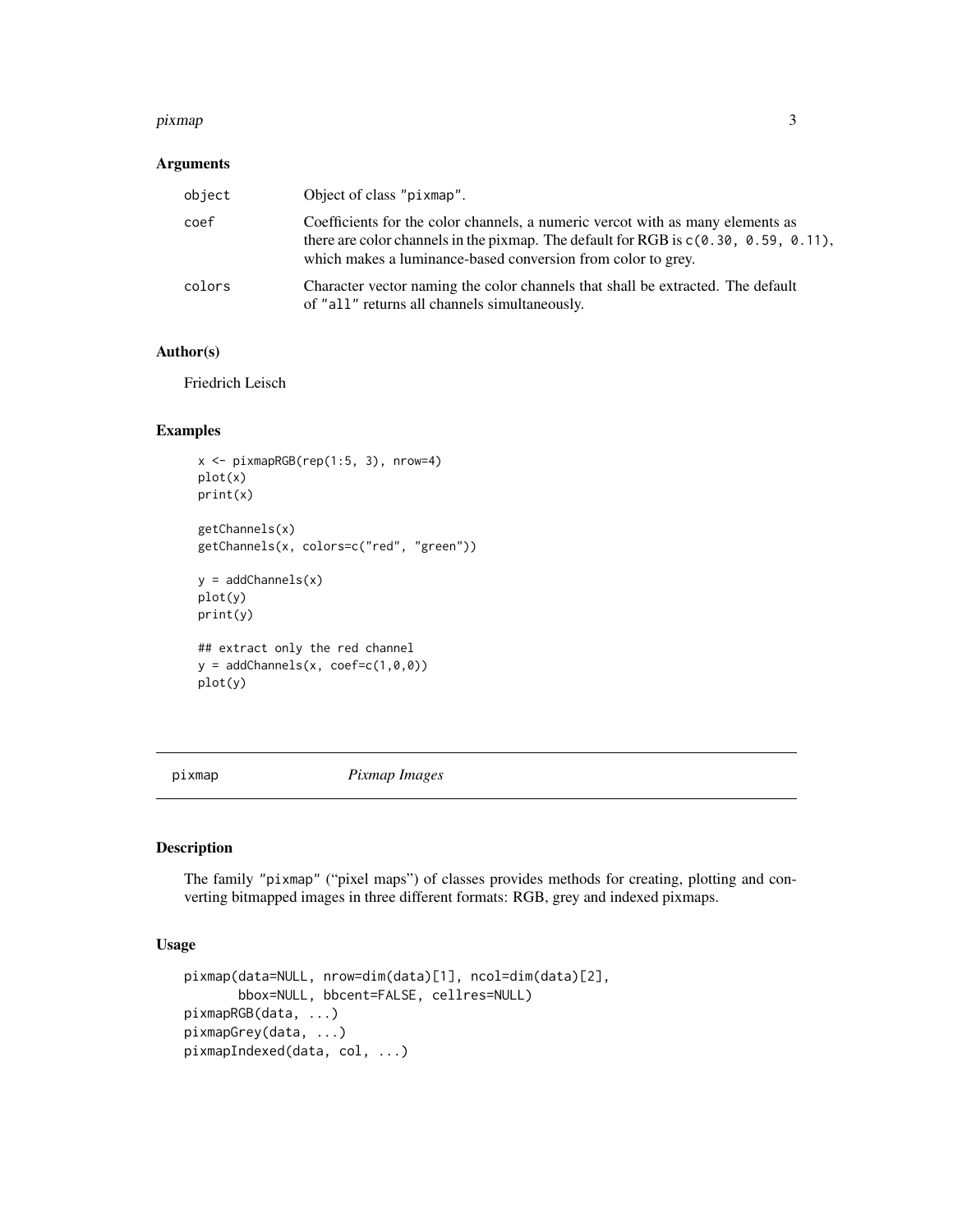#### <span id="page-3-0"></span>**Arguments**

| data    | An optional data vector.                                                                                                                                                                                        |  |  |  |  |  |  |
|---------|-----------------------------------------------------------------------------------------------------------------------------------------------------------------------------------------------------------------|--|--|--|--|--|--|
| nrow    | Vertical size of the image in pixels.                                                                                                                                                                           |  |  |  |  |  |  |
| ncol    | Horizontal size of the image in pixels.                                                                                                                                                                         |  |  |  |  |  |  |
| bbox    | Bounding box of the image, vector of length 4 of form $c(x)$ ,<br>y1, x2, y2)<br>with coordinates for the lower left corner and upper right corner.                                                             |  |  |  |  |  |  |
| bbcent  | Logical, if TRUE the bounding box specifies the coordinates of the centers of the<br>lower left and upper right pixels, default is the coordinates of the lower left and<br>upper right corner of the image.    |  |  |  |  |  |  |
| cellres | Numeric vector of length 1 or 2, specifies the resolution of pixels in horizontal<br>and vertical direction. If only one value is given, resolution in both directions is<br>identical.                         |  |  |  |  |  |  |
| col     | Character vector of colors to use for indexed pictures, or a function like rainbow<br>which can be used to create a palette. Colors set to NA are transparent; this can<br>be used, e.g., for overlaying plots. |  |  |  |  |  |  |
|         | Additional arguments passed to pixmap().                                                                                                                                                                        |  |  |  |  |  |  |

### Details

If the data argument is 2- or 3-dimensional, nrow and ncol default to the first two dimensions of data, such that pixmap does the expected when given a matrix or an array.

The arguments bbox, bbcent and cellres can be used to specify a coordinate system for the image. Note that together with nrow and ncol the coordinate system is overspecified, hence not all parameters must be specified, the rest is computed or set to sensible defaults.

For bbcent=FALSE we have cellres[1] = (bbox[3]-bbox[1])/ncol and cellres[2] = (bbox[4]-bbox[2])/nrow, for bbcent=TRUE we get cellres[1] = (bbox[3]-bbox[1])/(ncol-1) and cellres[2] = (bbox[4]-bbox[2])/(nrow-1

The name pixmap was chosen because both image and bitmap are already used in R.

#### Author(s)

Friedrich Leisch

#### See Also

[pixmap-class](#page-4-1), [read.pnm](#page-6-1)

#### Examples

```
## A simple example
x <- pixmapIndexed(rep(1:8, 9), nrow=6, col=terrain.colors(8))
plot(x)
## The same with different colors, and passing the function instead of
## a color vector
x \le - pixmapIndexed(rep(1:8, 9), nrow=6, col=rainbow)
plot(x)
```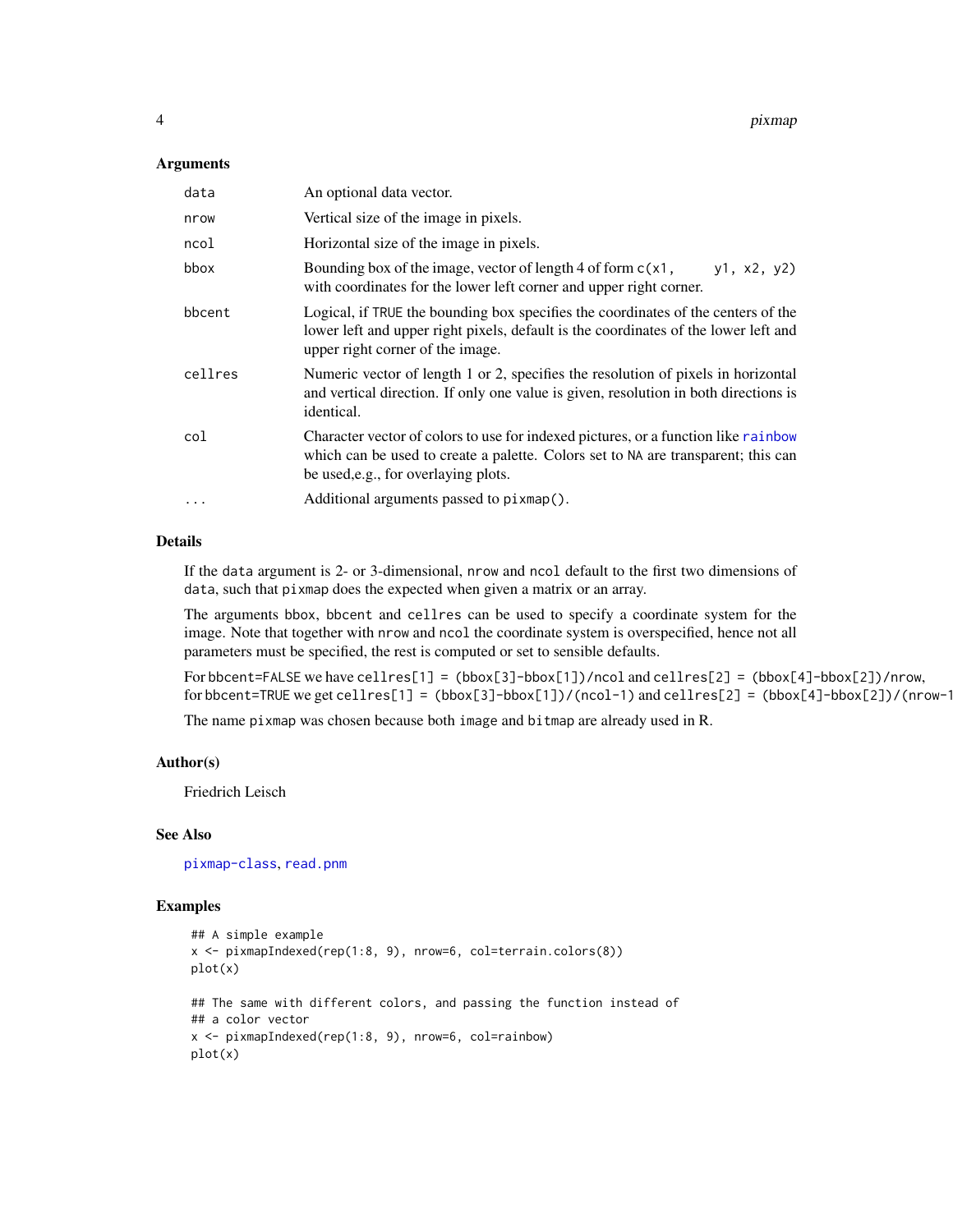#### <span id="page-4-0"></span>pixmap-class 5

```
plot(x, asp=.5, axes=TRUE)
## Read data from a file
x <- read.pnm(system.file("pictures/logo.ppm", package="pixmap")[1])
plot(x)
## Another example that math can be beautiful
x < - seq(-3, 3, length=100)
z1 \leftarrow outer(x, x, function(x, y) abs(sin(x)*sin(y)))z2 \le outer(x,x,function(x,y) abs(sin(2*x)*sin(y)))
z3 \le outer(x,x,function(x,y) abs(sin(x)*sin(2*y)))
## Notice that we specify a bounding box to get the correct
## coordinates on the axes. z1, z2 and z3 are used as red,
## green and blue channel, respectively.
z \le pixmapRGB(c(z1,z2,z3), 100, 100, bbox=c(-1,-1,1,1))
plot(z, axes=TRUE)
## look at a grey version
plot(as(z, "pixmapGrey"))
## subsetting works as expected
plot(z[1:20,])
plot(z[,1:40])
plot(z[1:20,10:40])
## overlay different images using transparency
## base image as before
x <- pixmapIndexed(rep(1:8, 9), nrow=6, col=terrain.colors(8))
plot(x)
## make a mask of vertical bars
mask \leftarrow array(0,dim=c(6,12))mask[,seq(1,12,3)] <- 1
## plot this mask over existing image with transparent and black color
plot(pixmapIndexed(mask,col=c("NA","#000000")),add=TRUE)
```
<span id="page-4-1"></span>pixmap-class *Class Family "pixmap".*

#### Description

The family "pixmap" ("pixel maps") of classes provides methods for creating, plotting and converting bitmapped images in currently three different formats: RGB ("pixmapRGB"), grey ("pixmapGrey")and indexed pixmaps ("pixmapIndexed").

#### Objects from the Class

Objects can be created by calls of the form  $new("pixmap", \ldots)$  or using the creator functions [pixmap](#page-2-1) (similar for all child classes of name ("pixmapXXX").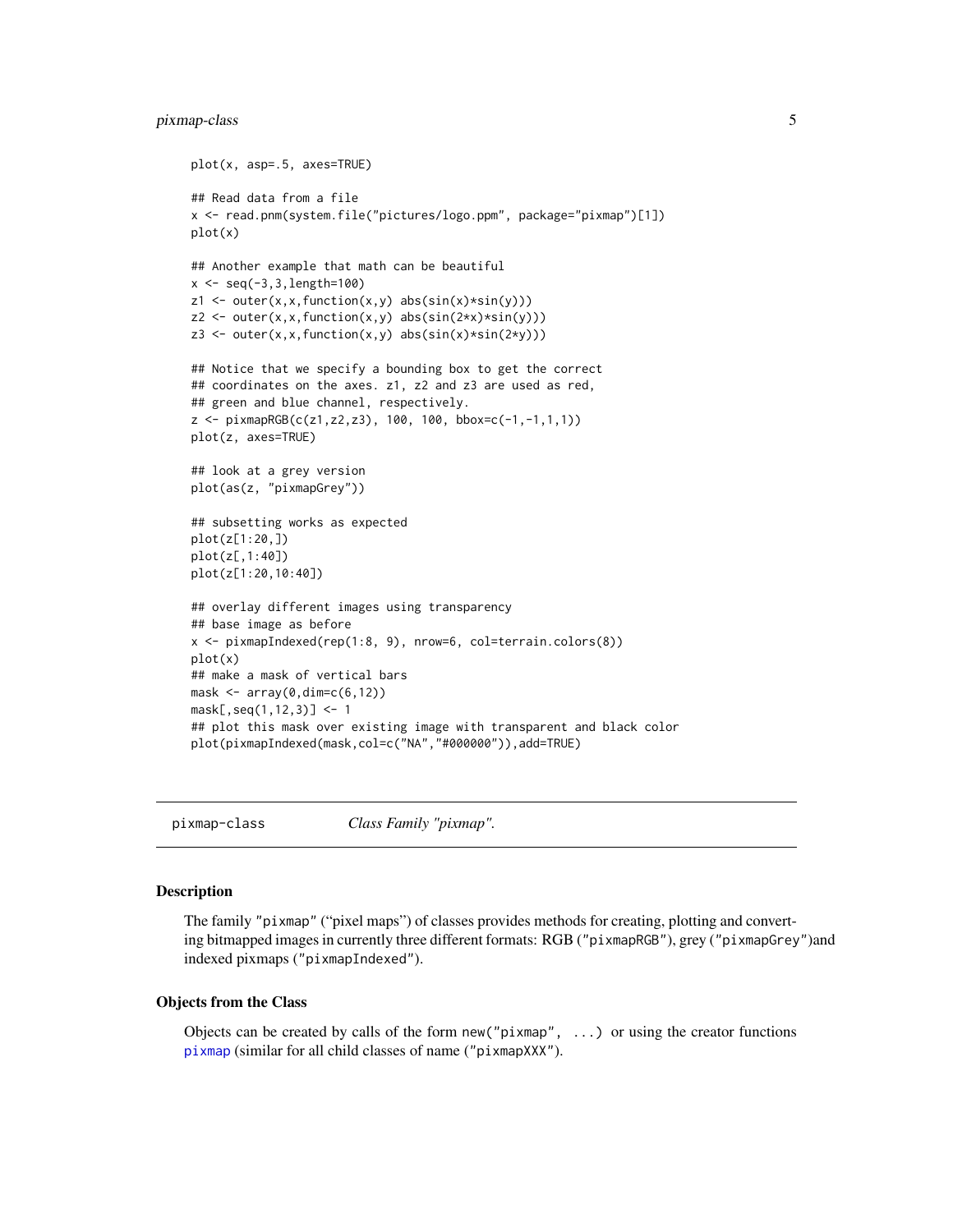#### <span id="page-5-0"></span>**Slots**

size: Object of class "integer" and length 2 (number of rows and columns).

- cellres: Object of class "numeric" and length 2 specifying the cell resolution of each pixel in user coordinates.
- bbox: Object of class "numeric" and length 4, the coordinates of the bounding box (x bottom, y bottom, x top, y top).
- channels: A character vector naming the channel slots of the object (NULL for indexed pixmaps).
- red, green, blue: Only for class "pixmapRGB" with matrices specifying the red, green and blue channel of the picture.
- grey: Only for class "pixmapGrey", a matrix specifying the grey intensity (0=black, 1=white) of the picture.
- col: Only for class "pixmapGrey", a character vector with a map of color names.

index: Only for class "pixmapIndexed", an integer matrix with codes from the color map.

#### Details

Class "pixmap" specifies the basic geometry of a picture: the size in pixels together with information for an optional coordinate system, see [pixmap](#page-2-1) for details.

Grey and indexed pixmaps are besically matrices (contained in the grey or index slot, respectively). The element [1,1] corresponds to the upper left corner as usual. For grey pixmaps the elements must be between 0 (black) and 1 (white). Indexed pixmaps have integer elements, each giving the index number corresponding to the palette specified in slot "col". Colors are given using the usual R color strings (either names like "red" or hex values like "#FF0000"). Alternatively, a function to create a color palette can be specified, see [rainbow](#page-0-1) or [heat.colors](#page-0-1) for examples.

RGB pixmaps have three matrices for each of the three color channels. Elements of the matrices must be between  $0$  (=color off) and 1 (=color at maximum intensity).

Methods for coercion between all formats are available.

Class "pixmapChannels" is a helper parent class currently containing classes "pixmapRGB" and "pixmapGrey".

#### Author(s)

Friedrich Leisch

#### See Also

[pixmap](#page-2-1)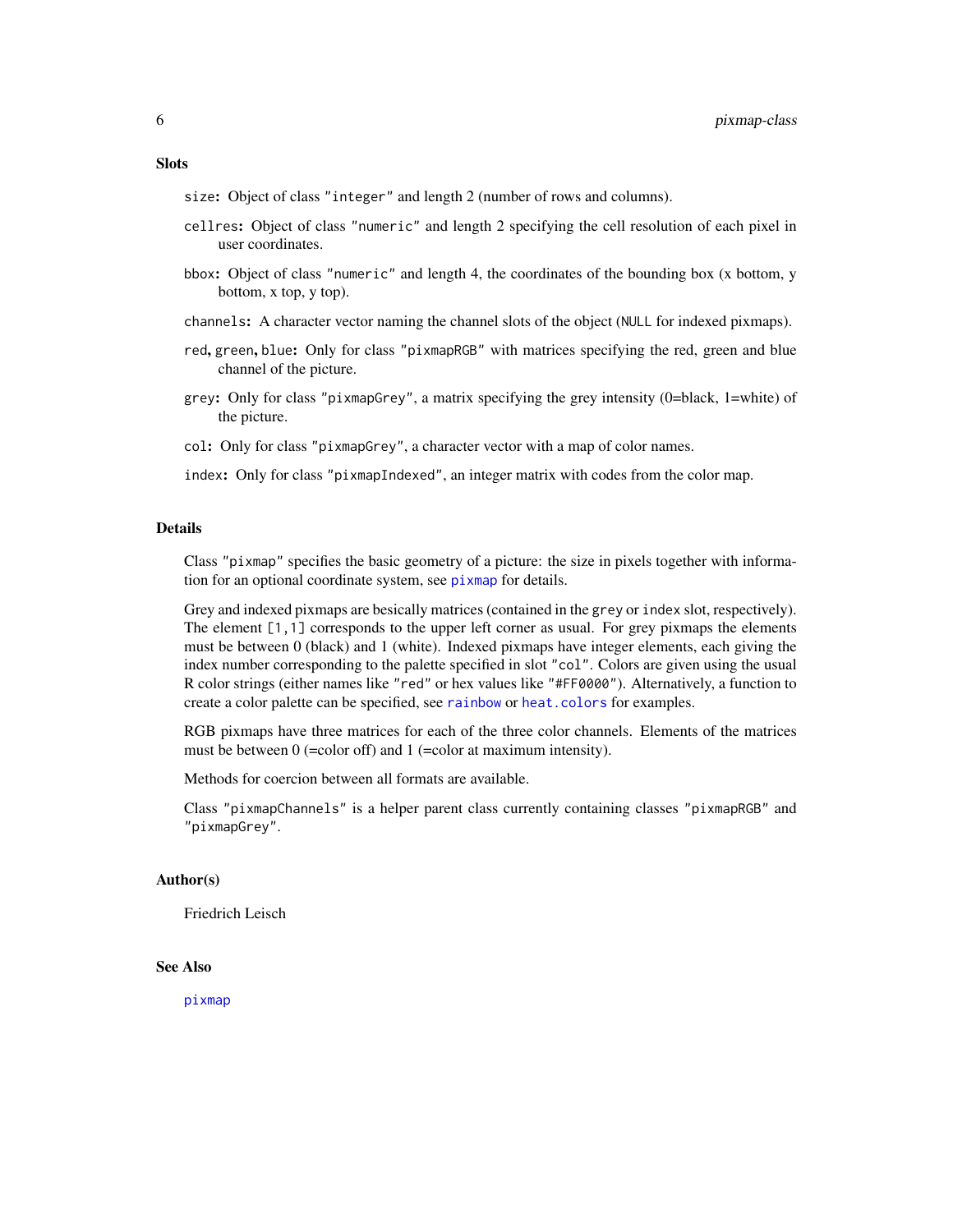#### Description

Reading and writing of bitmap images in PBM (black/white), PGM (grey) and PPM (color) format.

#### Usage

```
read.pnm(file, ...)
write.pnm(object, file= NULL, forceplain = FALSE, type = NULL, maxval = 255)
```
#### Arguments

| file       | name of the pnm file (general connections do not work at the moment).                                 |
|------------|-------------------------------------------------------------------------------------------------------|
| $\cdots$   | further arguments passed to pixmap (like bbox).                                                       |
| object     | an object of class "pixmap".                                                                          |
| forceplain | logical; if true, an ASCII pnm file is written. Default is to write a binary (raw)<br>file.           |
| type       | one of "pbm", "pgm" or "ppm". Default is to use "pgm" for grey images and<br>"ppm" for color images.  |
| maxval     | the maximum color-component value; the default is a colour depth of 8 bits, i.e.,<br>the integer 255. |

#### Details

read.pnm reads a pnm file and loads the image into an object of class [pixmap](#page-2-1).

write.pnm writes an object of class [pixmap](#page-2-1) to a pnm file, the type argument controls wheter the written image file is a black-and-white bitmap (pbm), grey (pgm) or color (ppm).

plot.pnm plots a pnm object using the command [image](#page-0-1). The only difference is that the element [1,1] of pnmobj is plotted as the upper left corner (plain [image](#page-0-1) would plot [1,1] as the lower left corner.

#### Value

read.pnm returns an object of class [pixmapRGB](#page-2-2) for color pixmaps (ppm), and an object of class [pixmapGrey](#page-2-2) for pbm and pgm. Note that the *type* of file as determined by the first two bytes according to pnm standards is important, *not the extension* of the file. In fact, the file name extension is completely ignored.

#### Author(s)

Roger Bivand and Friedrich Leisch

<span id="page-6-1"></span><span id="page-6-0"></span>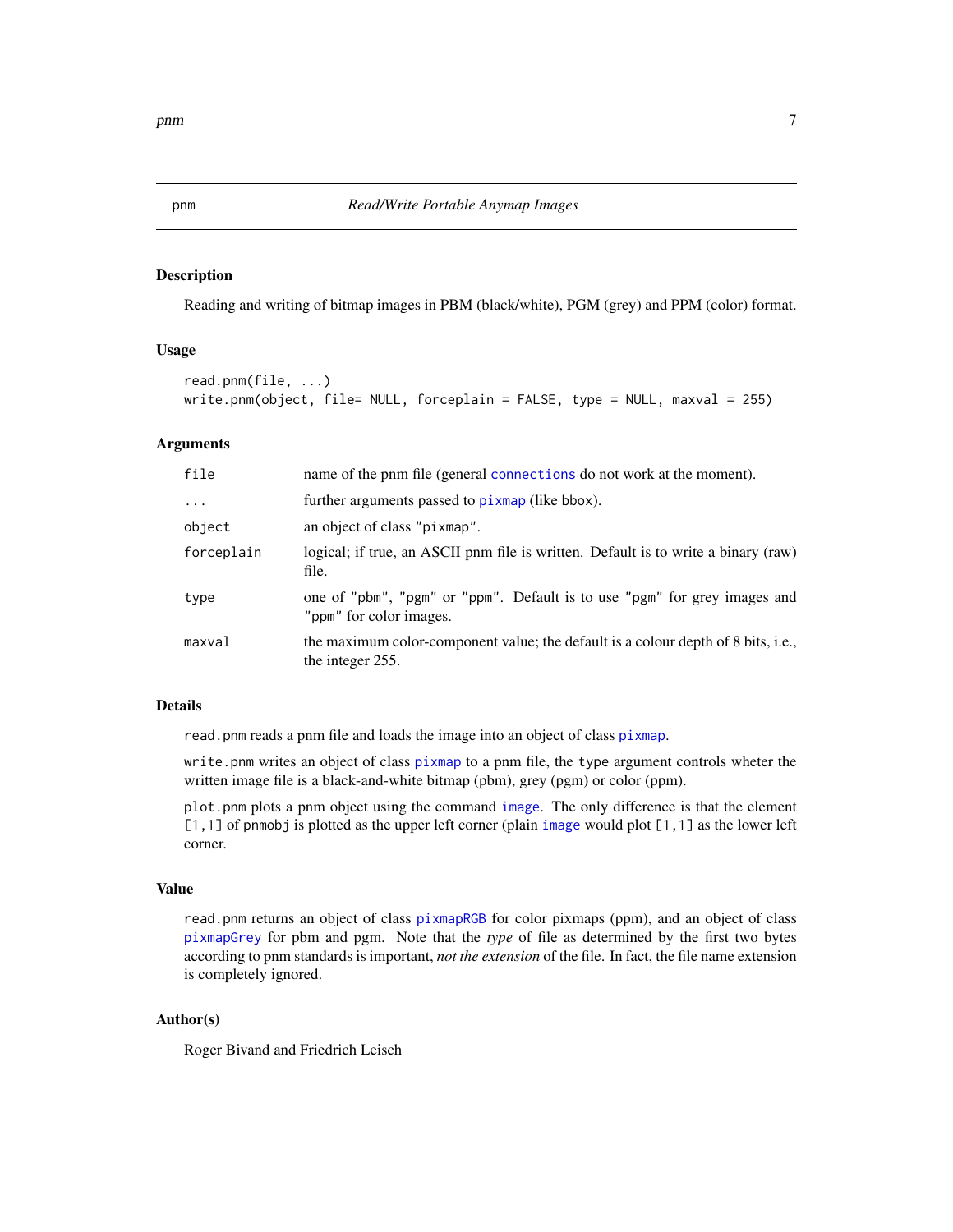#### <span id="page-7-0"></span>See Also

[pixmap](#page-2-1)

#### Examples

```
x <- read.pnm(system.file("pictures/logo.ppm", package="pixmap")[1])
plot(x)
print(x)
```
x <- read.pnm(system.file("pictures/logo.pgm", package="pixmap")[1]) plot(x)

x <- read.pnm(system.file("pictures/logo.pbm", package="pixmap")[1]) plot(x)